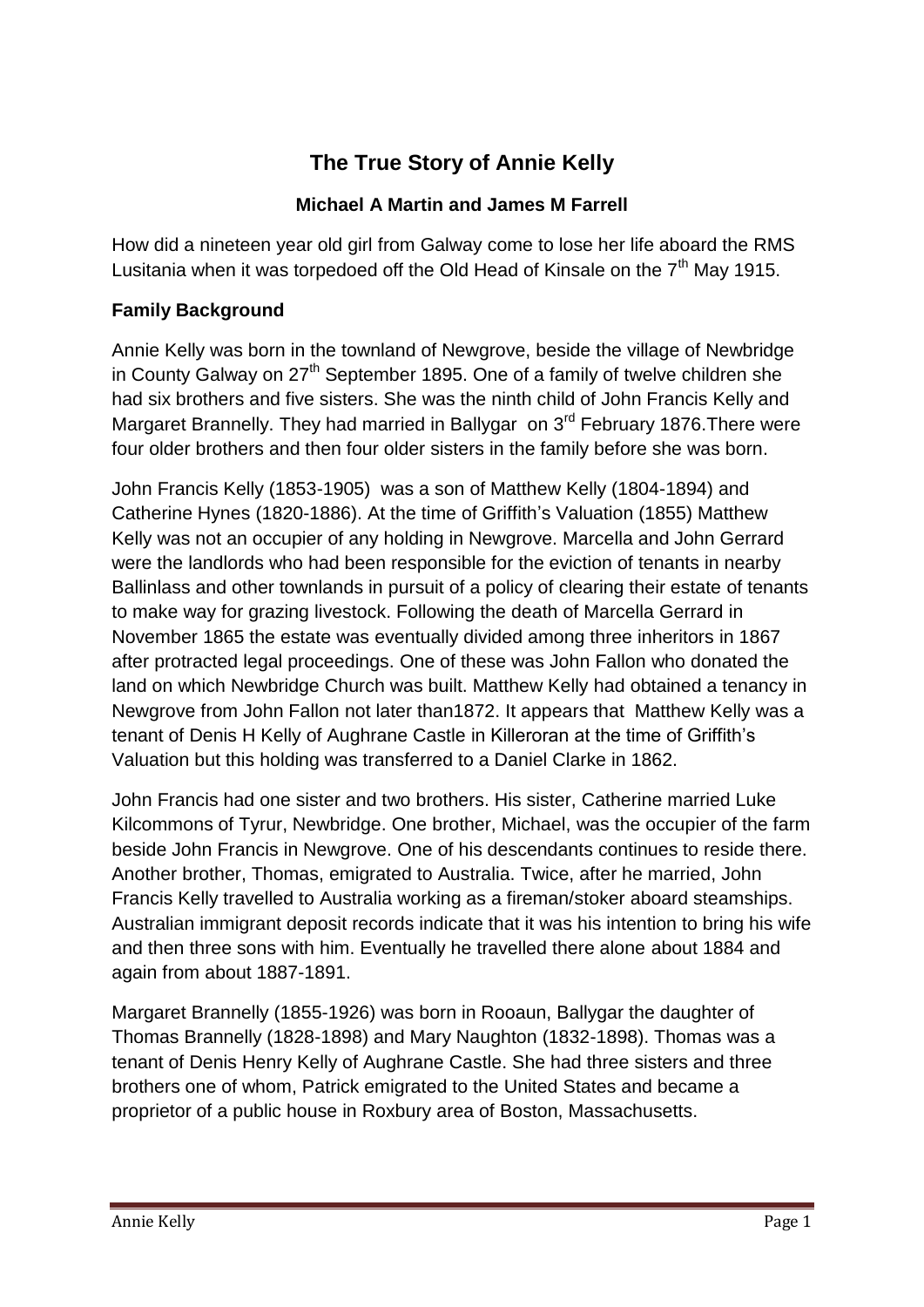# **The Boston Connection**

Annie Kelly's oldest brother, Matthew, in the normal practice, was desgnated to inherit the family farm. Born in 1877 he did so when his father died in 1905. However, he unfortunately contracted pneumonia and died in 1908, aged 30 years. By this time three of his brothers had emigrated to the United States, facilitated by the presence of their uncle Patrick Brannelly in Roxbury. Thomas, born in 1878, was the second eldest son and he returned to Newgrove to take over the farm. Michael, born in 1879 emigrated in 1901 or early 1902 and remained in the United States until returning to marry Ellen Coleman in 1912 and settle in Killeroran, Ballygar on the farm of her mother and to pursue his trade as a blacksmith. Before Michael left, he and his brother John had been joined in New England by their third sister Mary, born in 1892, who arrived in Boston on 26<sup>th</sup> April 1911. She married Edward Farrell from Ballaghlea on 20<sup>th</sup> April 1919 and they remained in Boston. In due course, their sister Delia (born 1894) arrived in Boston on 16<sup>th</sup> September 1912. She married John Gordon from Currabane, Ballinamore Bridge on 25<sup>th</sup> November 1917. They later returned to Ireland and settled in Currabane.

# **Annie Kelly's Letters**

Delia Kelly was just about one year older than Annie. A series of six letters written to Delia between April 1914 and November 1914 remain in the possession of the Gordon family. In them Annie graphically narrates the life and the activities in the Newbridge and Ballygar area at that time as well as anxiously expressing her wish to join Delia in the United States. It is obvious that she was very close to Delia. Initially she needed the funds to travel and for this she was depending on her brother John. World War I had broken out on 28<sup>th</sup> July 1914. Transatlantic travel became more dangerous with the presence and threat of German submarines in the waters around Ireland. Annie was about to travel in the autumn of 1914 but this was deferred, probably because of the threat to shipping posed by the Germans. In one of her letters to Delia Annie wrote "I am afraid it is dangerous to go this time". She also reminded Delia that her brother Johnny "mentioned in his letter that the German Battleships follow the steamers going across from Boston & New York so it must be dangerous"

## **Emigration**

Annie Kelly's dearest wish, to join her sisters Delia and Mary, her brother John and her uncle Thomas Brannelly in Boston, was about to be fulfilled when she set sail from Liverpool aboard the SS Lusitania on  $17<sup>th</sup>$  April 1915. Her destination was Boston where she was to join her uncle Patrick Brannelly at 16 Greenville Street, Roxbury. From August 1913 the Lusitania no longer stopped to take passengers on board at Cobh/Queenstown. Therefore she had to travel to Liverpool to embark.

She did not travel alone. Among the passengers was Nora Doyle from Boherbannagh, Newbridge. Newgrove and Boherbannagh townlands are only a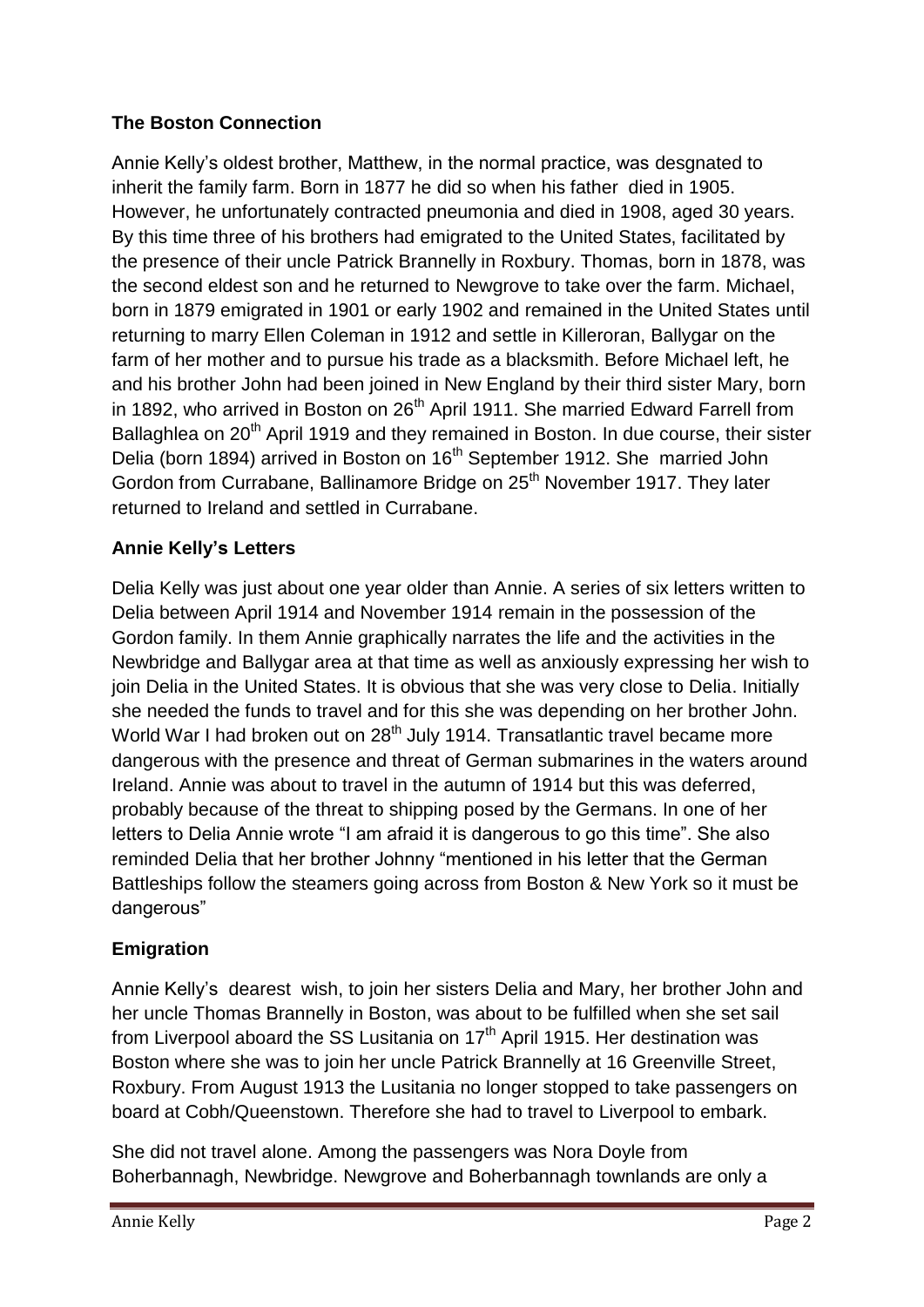short distance apart. It is reasonable to assume that they travelled together. Nora was the second youngest of ten children born to Pat and Bridget Doyle of whom nine were alive in 1911. Nora was travelling to join her sister Delia Doyle at 21 Central Street in Whitman.

Annie and Nora travelled in Third Class accommodation. This included a number of permanent cabins as well as large sections of berths formed by moveable wooden partitions so that the numbers and sizes of cabins could be adjusted to the number of passengers. The unused space could then be given over to open common areas. The Third Class galley offered plenty of good food.

# **Ellis Island**

The Lusitania reached Ellis Island in New York harbour on 24<sup>th</sup> April 1915. Before they disembarked the passengers had been checked by the ship's doctor, James McDermott. He detected that Annie had a "valvular disease of the heart affecting her ability" to maintain herself. Her entry to the United States was refused. The report of her personal interview says that she came to the United States to secure employment and that she expected to support herself although her uncle had promised to assist her. The report stated that she was rather frail in appearance and had been certified to have a physical defect which would affect her ability to earn a living and that her passage was paid for by money from another. Per se she was ineligible to land

On the 27<sup>th</sup> April 1915 a hearing was conducted by the Board of Special Inquiry in the presence of Annie, her sister Delia, her brother John and her uncle Patrick Brannelly. The board reaffirmed the decision to exclude her from the United States. The basis for the decision was that sending her back on the same ship on which she came was not viewed as a hardship given that her mother and other siblings still lived in Ireland. Further considerations were that she had very little money with her and that she had no one in the United States legally obligated to assist her.

Her appeal against that decision failed.

Her family engaged the assistance of Mayor James M Curley of Boston and US Congressman James A Gallivan of Massachusetts. Mayor Curley sent a telegram on 30<sup>th</sup> April to the Commissioner General for Immigration in the Department of Labour assuring the authorities that Annie would not become a public charge and stating that her uncle was a worthy and deserving man whom he knew personally.

Congressman Gallivan had sent a telegram on 28<sup>th</sup> April stating that he was deeply interested in the matter. He received a telegram on  $1<sup>st</sup>$  May confirming the deportation. He then sent one stating that he had heard from Annie's family that she was to be deported that day. This was confirmed to Gallivan by Mr Hampton the Acting Commissioner General for Immigration.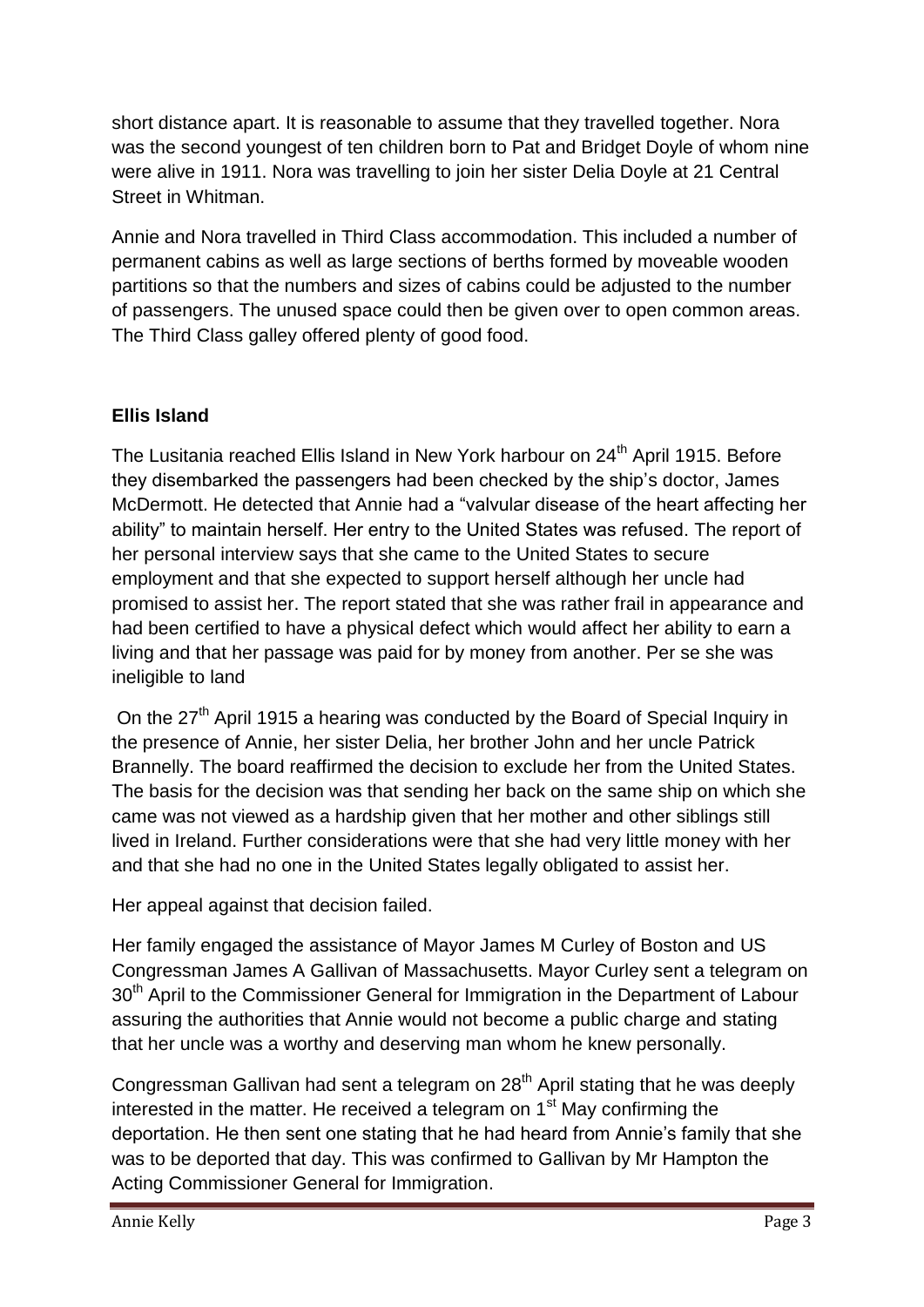## **Letter from Ellis Island**

While being held on Ellis Island Annie wrote a short letter to her sister Delia. She remained optimistic that she would be permitted to enter the United States. Her brother John visited her daily for about two hours. It was he who brought her the notepaper and pen to enable her to write the letter. Her heart was still set on going to Boston

## **Deportation**

When the Lusitania set sail for Liverpool on 1<sup>st</sup> May 1915 Annie Kelly was on board on her way back to Newgrove. Submarine warfare was intensifying in the Atlantic. Germany had declared the seas around the United Kingdom to be a war-zone, and the German embassy in America had placed a newspaper advertisement there warning people not to sail on Lusitania. There were 1959 passengers and crew on board.

## **Disaster**

The sailing was uneventful until the afternoon of the  $7<sup>th</sup>$  May when the Lusitania was 11 miles off the Old Head of Kinsale, County Cork. At 2.10 pm she was spotted by the German U-boat, U-20 under the command of Lieutenant Schwieger. He gave the order to fire one torpedo, which struck Lusitania on the starboard bow, just beneath the wheelhouse. Moments later, a second explosion erupted from within Lusitania's hull where the torpedo had struck, and the ship began to founder with a prominent list to starboard. Almost immediately, the crew scrambled to launch the lifeboats but the conditions of the sinking made their usage extremely difficult, and in some cases impossible due to the ship's severe list. In all, only six out of 48 lifeboats were launched successfully with several more overturning, splintering to pieces and breaking apart. Eighteen minutes after the torpedo struck, the bow hit the seabed while the stern rose into the air and slid beneath the waves.

Of the 1,959 passengers and crew aboard Lusitania at the time of the sinking, 1,195 lost their lives. They included Annie Kelly. Her body was never recovered.

The Irish rescuers who had heard word of Lusitania's distress signals succeeded in bringing the survivor count to 764.

## **The Vanderbilt Connection**

Among the 1195 casualties on the Lusitania was Alfred Gwynne Vanderbilt, an extremely wealthy sportsman and a member of the famous Vanderbilt family of philanthropists. By a strange coincidence, Annie's brother Michael had worked for the Vanderbilt family in Rhode Island. This work included travelling to London in 1907 and returning to New York aboard the SS Minnehaha with a group of men taking care of racehorses being transported from London to Newport, Rhode Island for William Kissam Vanderbilt. The latter was an uncle of Alfred Gwynne Vanderbilt.